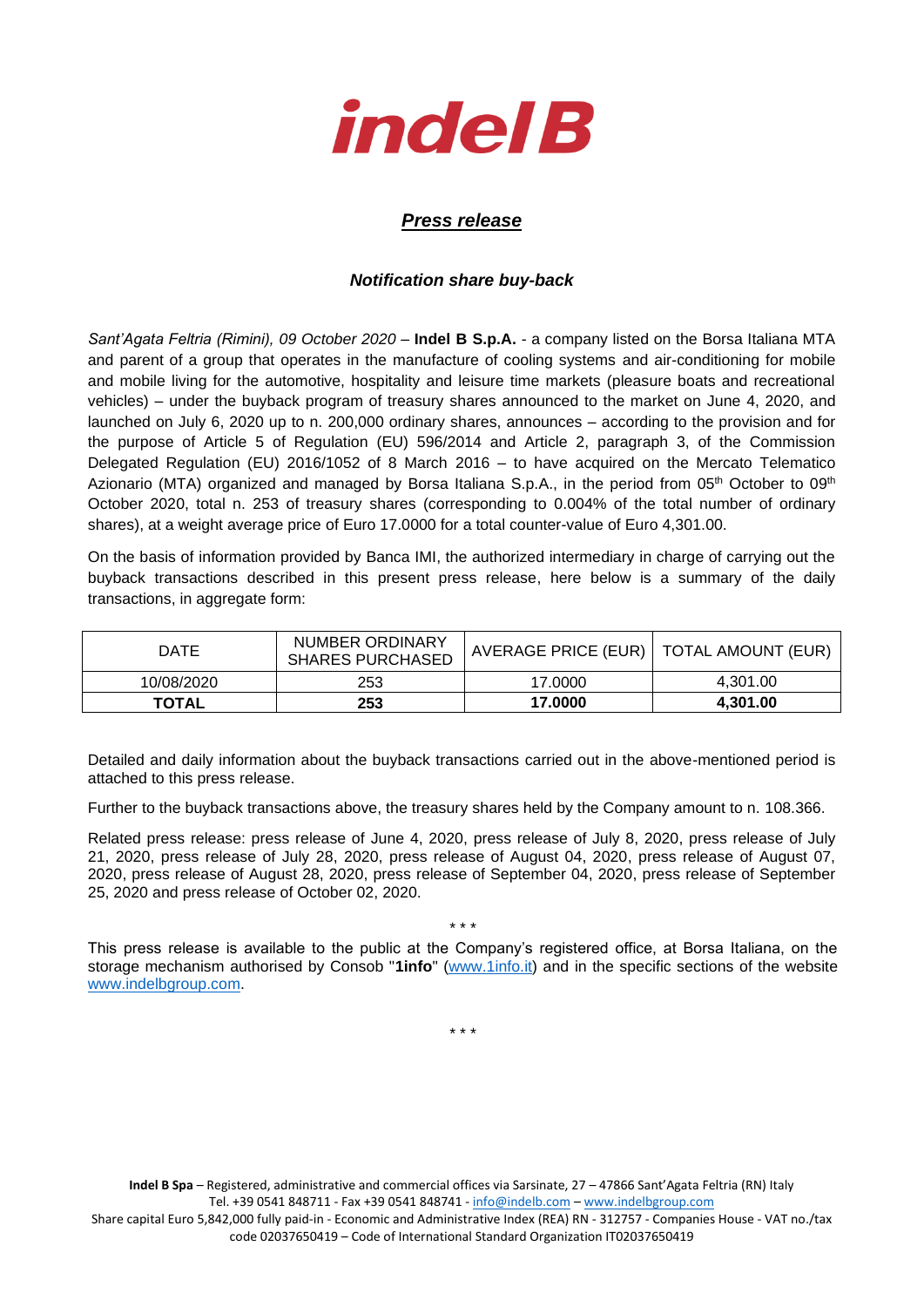*Indel B S.p.A. is a company listed on the MTA segment of the Italian stock exchange and is controlled by AMP.FIN S.r.l., in turn held entirely by the Berloni family. Indel B S.p.A. heads an important Group that operates worldwide and* has been active for the last 50 years in the mobile cooling sector applicable to the Automotive, Leisure time and Hospitality cooling segments. The Group also operates in mobile climate control, with specific reference to the *Automotive market, represented by commercial vehicles, minibuses, ambulances, agricultural and earth-moving machinery, and in the Cooling Appliances sector, which mainly comprises cellars for storing wine and small refrigerators for storing milk. The company has a market cap of approximately Euro 101 million.*

## **Contact details**

| <i>INDEL B</i>              | <b>POLYTEMS HIR</b>            | FAST-COM                       |
|-----------------------------|--------------------------------|--------------------------------|
| CFO & IR                    | IR and Financial Disclosures   | Media Relations                |
| Mirco Manganello            | Bianca Fersini Mastelloni      | Paolo Santagostino             |
| +39 0541 848 711            | +39 06.69923324; +39 336742488 | +39 349 3856585                |
| mirco.manganello@indelb.com | b.fersini@polytemshir.it       | paolo.santagostino@fast-com.it |